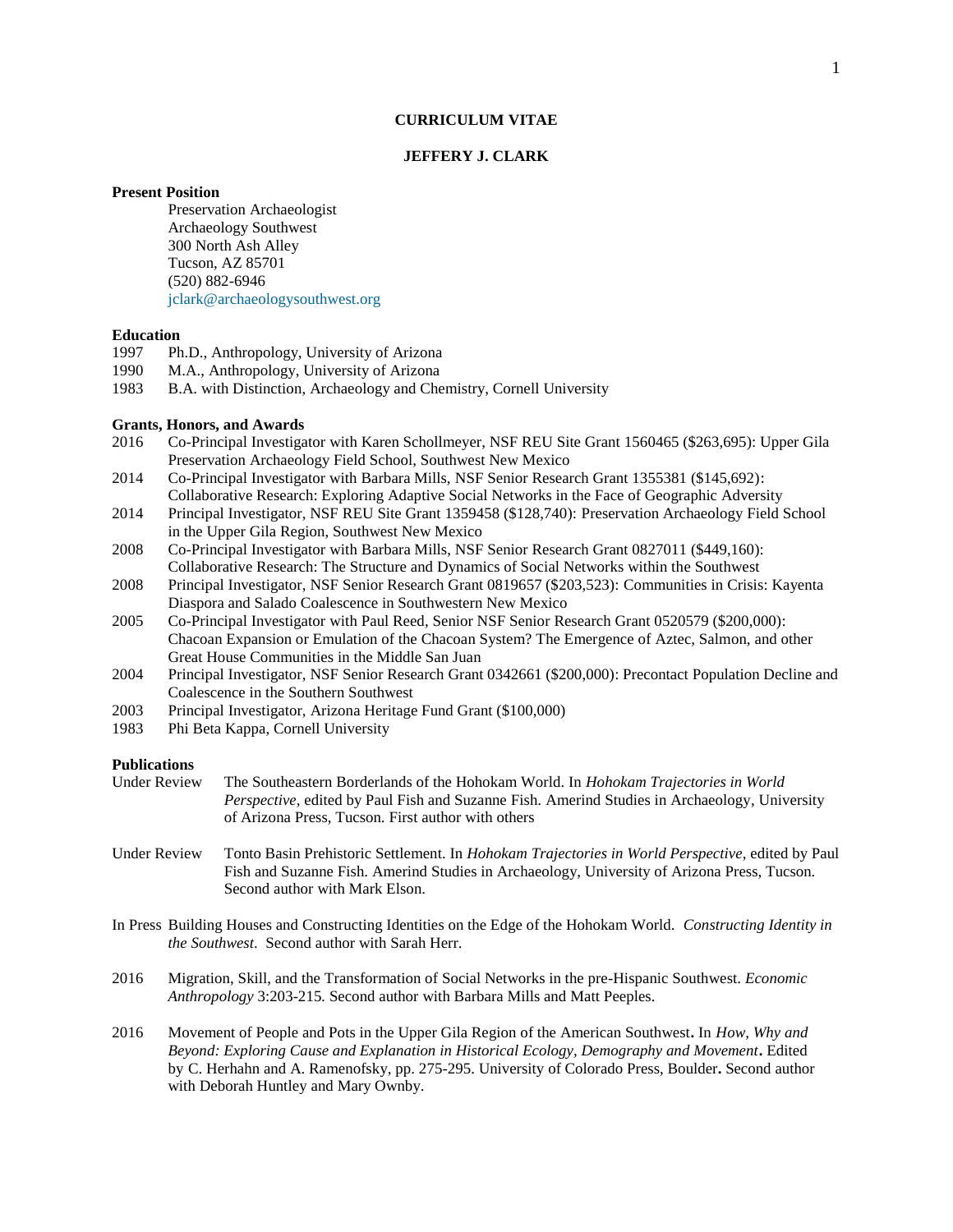#### **Publications (con.)**

- 2015 The "Collapse" of Cooperative Hohokam Irrigation in the Lower Salt River Valley. *Journal of the Southwest* 57(4):609-674*.* Third author with J. Brett Hill and others.
- 2015 Multiscalar Perspectives on Social Networks in the Late Prehispanic Southwest. *American Antiquity* (80)1: 2-24. Fifth author with Barbara Mills and others.
- 2015 Are Social Networks Survival Networks? An Example from the Late Pre-Hispanic US Southwest. *Journal of Archaeological Method and Theory* 22(1): 33-57. Fourth author with Lewis Borck and others.
- 2014 Migrants and Mounds in the Lower San Pedro Valley, A.D. 1200-1450. In *Between Mimbres and Hohokam: Exploring the Archaeology And History of Southeastern Arizona and Southwestern New Mexico*, edited by Henry Wallace, 203-269. Amerind Studies in Archaeology. Anthropological Papers 52, Archaeology Southwest, Tucson. First author with others.
- 2013 The Dynamics of Social Networks in the Late Prehispanic US Southwest. In *Network Analysis in Archaeology*, edited by Carl Knappett, pp. 181-202. Oxford University Press, Oxford. Third author with Barbara Mills and others.
- 2013 The Kayenta Diaspora and Salado Meta-Identity in the Southern U.S. Southwest. In *The Archaeology of Hybrid Material Culture*, edited by Jeb J. Card, 399-424. Center for Archaeological Investigations, Occasional Paper No. 37. Southern Illinois University, Carbondale. First author with others.
- 2013 Transformation of Social Networks in the Late pre-Hispanic US Southwest. *Proceedings of the National Academy of Sciences* 110 (15): 5785-5790. Second author with Barbara Mills and others.
- 2012 A Community of Practice in Diaspora: The Rise and Demise of Roosevelt Red Ware. In *Potters and Communities of Practice: Glaze Paint and Polychrome Pottery in the American Southwest A.D. 1200 – 1700*, edited by Linda S. Cordell and Judith A. Habicht-Mauche, pp.19-33. Anthropological Papers of the University of Arizona No. 75, University of Arizona Press, Tucson. Second author with Patrick Lyons.
- 2012 *Migrants and Mounds: Classic Period Archaeology in the Lower San Pedro Valley*. Anthropological Papers 45. Archaeology Southwest, Tucson. First editor and author with Patrick Lyons.
- 2012 Persistent and Permanent Pithouse Places in the Basin and Range Province of Southeastern Arizona. In *Southwestern Pithouse Communities, A.D. 200-900*, edited by Lisa Young and Sarah Herr, pp. 61-77. Amerind Studies in Archaeology, University of Arizona Press, Tucson. First author with Patricia Gilman.
- 2011 *Rethinking Anthropological Perspectives on Migration*. University Press of Florida, Gainsville. Second editor with Graciela Cabana.
- 2011 Disappearance and Diaspora: Contrasting Two Migrations in the southern U.S. Southwest. In *Rethinking Anthropological Perspectives on Migration*, edited by Graciela Cabana and Jeffery Clark, pp. 84-107. University Press of Florida, Gainsville. Sole author.
- 2011 Ancestral Puebloan Migrations in the Southern Southwest: Perspectives from Arizona and New Mexico. In *Movement, Connectivity, and Landscape Change in the Ancient Southwest*, edited by Margaret Nelson and Colleen Strawhacker, pp.297-320. University Press of Colorado, Boulder. First author with Karl Laumbach.
- 2011 Chacoan Immigration and Influence in the Middle San Juan. *Kiva* 77(2):251-274. First author with Paul Reed.
- 2011 Irrigation Communities and Communities in Diaspora. In *Movement, Connectivity, and Landscape Change in the Ancient Southwest*, edited by Margaret Nelson and Colleen Strawhacker, pp.375-401. University Press of Colorado, Boulder. Third author with others.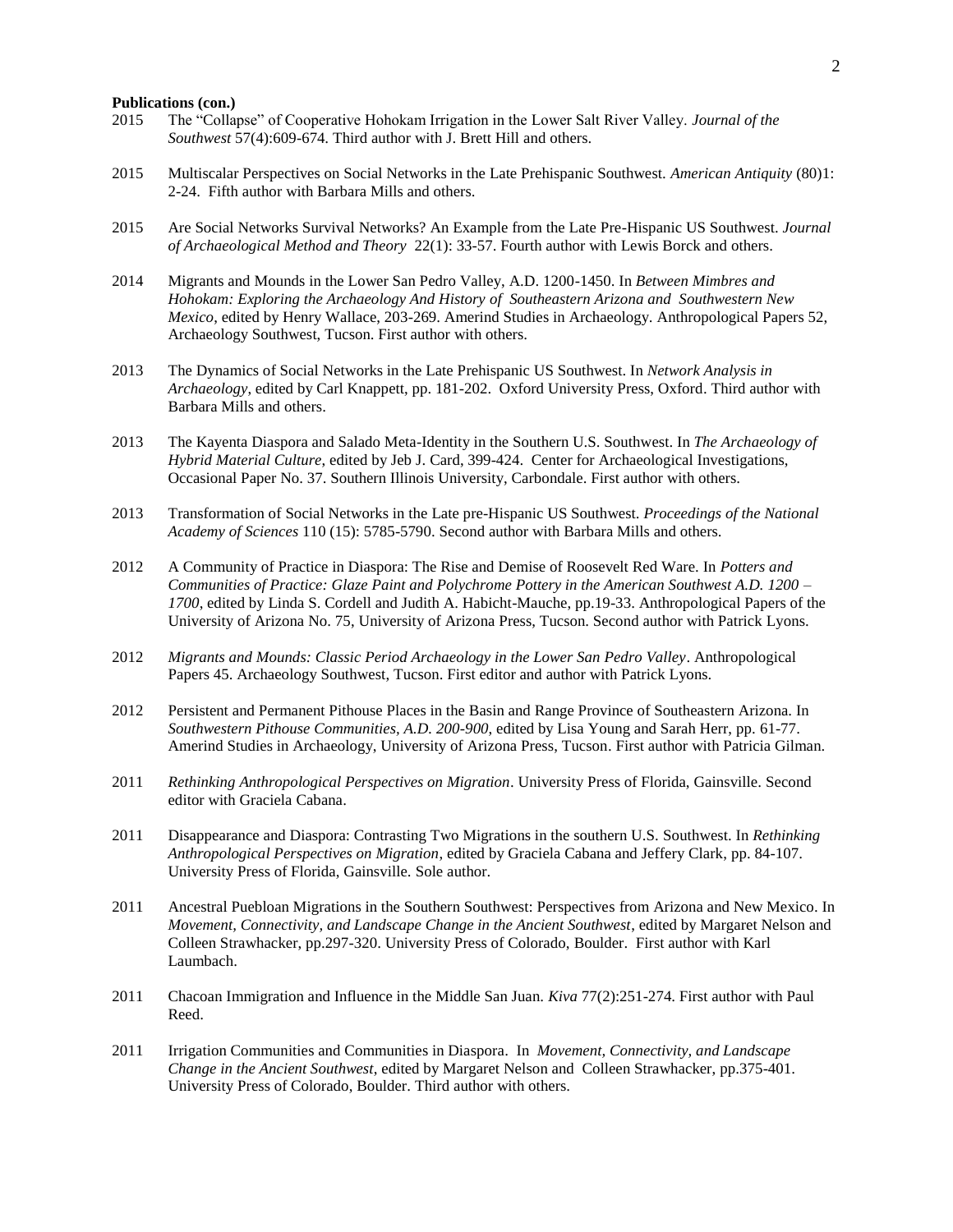### **Publications (con.)**

- 2010 Depopulation of the Northern Southwest: A Macroregional Perspective. In *Leaving Mesa Verde: Peril and Change in the Thirteenth-Century Southwest*, edited by Timothy Kohler, Mark Varien, and Aaron Wright, pp. 34-52. Amerind Studies in Archaeology, University of Arizona Press, Tucson. Second author with others.
- 2010 Get Back: Kayenta and Salado Migrations into Southwest New Mexico. In *The Collected Papers from the 15th Biennial Mogollon Conference*, *Silver City, New Mexico 2008,* edited by Lora Jackson Legare, pp. 51- 72. El Paso Archaeological Society Special Report No. 12, El Paso. Second author with others.
- 2008 Demography, Agricultural Potential, and Identity among Ancient Immigrants. In *The Social Construction Of Communities: Studies of Agency and Identity in the Southwestern U.S.,* edited by Mark Varien and James Potter. Altamira Press, pp. 191-213, Lanham, MD. Third author with others.
- 2008 Interaction, Enculturation, Social Distance, and Ancient Ethnic Identities. In *Archaeology Without Borders: Contact, Commerce, and Change in the U.S. Southwest and Northwestern New Mexico*, edited by Laurie Webster and Maxine McBrinn, pp. 185-207. University of Colorado Press, Boulder. Second author with Patrick Lyons.
- 2008 Multi-Cultural Communities in the Safford Basin. In *Crossroads of the Southwest: Culture Identity, and Migration in Arizona's Safford Basin*, edited by David Purcell, pp. 39-59. Cambridge Scholars Publishing, Newcastle. Second author with David Purcell.
- 2007 Rethinking the Hohokam Periphery. In *Hinterlands and Regional Dynamics in the Ancient Southwest.* Edited by Alan Sullivan III and James Bayman, pp. 31-49. University of Arizona Press, Tucson. Second author with Mark Elson.
- 2007 A San Pedro Perspective on Ancestral Puebloan Migration in the Hohokam World. In *The Hohokam Millennium*, edited by Paul Fish and Suzanne Fish. University of New Mexico Press. Albuquerque and The School of American Research, Santa Fe. Sole author.
- 2007 Archaeological Concepts for Assessing Zuni-Mogollon Connections. *Zuni Origins: Toward a New Synthesis of Southwestern Archaeology.* Edited by David Gregory and David Wilcox. University of Arizona Press, Tucson. Sole author.
- 2004 Prehistoric Demography in the Southern Southwest: Migration, Coalescence, and Hohokam Population Decline. *American Antiquity* 69(4): 689-716. Second author with others.
- 2004 *Ancient Farmers of the Safford Basin: Archaeology of the U.S. 70 Safford-to-Thatcher Project*. Anthropological Papers No. 39. Center for Desert Archaeology, Tucson. Sole editor.
- 2004 *2000 Years of Settlement along Tonto Creek: Overview and Synthesis of the Tonto Creek Archaeological Project*. Anthropological Papers No. 25. Center for Desert Archaeology, Tucson. First editor with others.
- 2004 Tracking Cultural Affiliation: Enculturation and Ethnicity. In *Identity, Feasting, and the Archaeology of the Greater Southwest*, edited by Barbara Mills, pp. 42-73. University of Colorado Press, Boulder. Sole author.
- 2002 Mobility and the Organization of Prehispanic Southwest Communities. In *The Archaeology of Tribal Societies*, edited by William A. Parkinson, pp. 123-154. Archaeological Series 15, International Monographs in Prehistory, Ann Arbor. Second author with Sarah Herr.
- 2002 *Tonto Creek Archaeological Project: Artifact and Environmental Analyses: Stone Tool and Subsistence Studies*. Anthropological Papers No. 23, Volume 2. Center for Desert Archaeology, Tucson. Sole editor
- 2001 *Tracking Prehistoric Migrations: Pueblo Settlers Among the Tonto Basin Hohokam*. Anthropological Papers No. 65. University of Arizona Press; Tucson. Sole author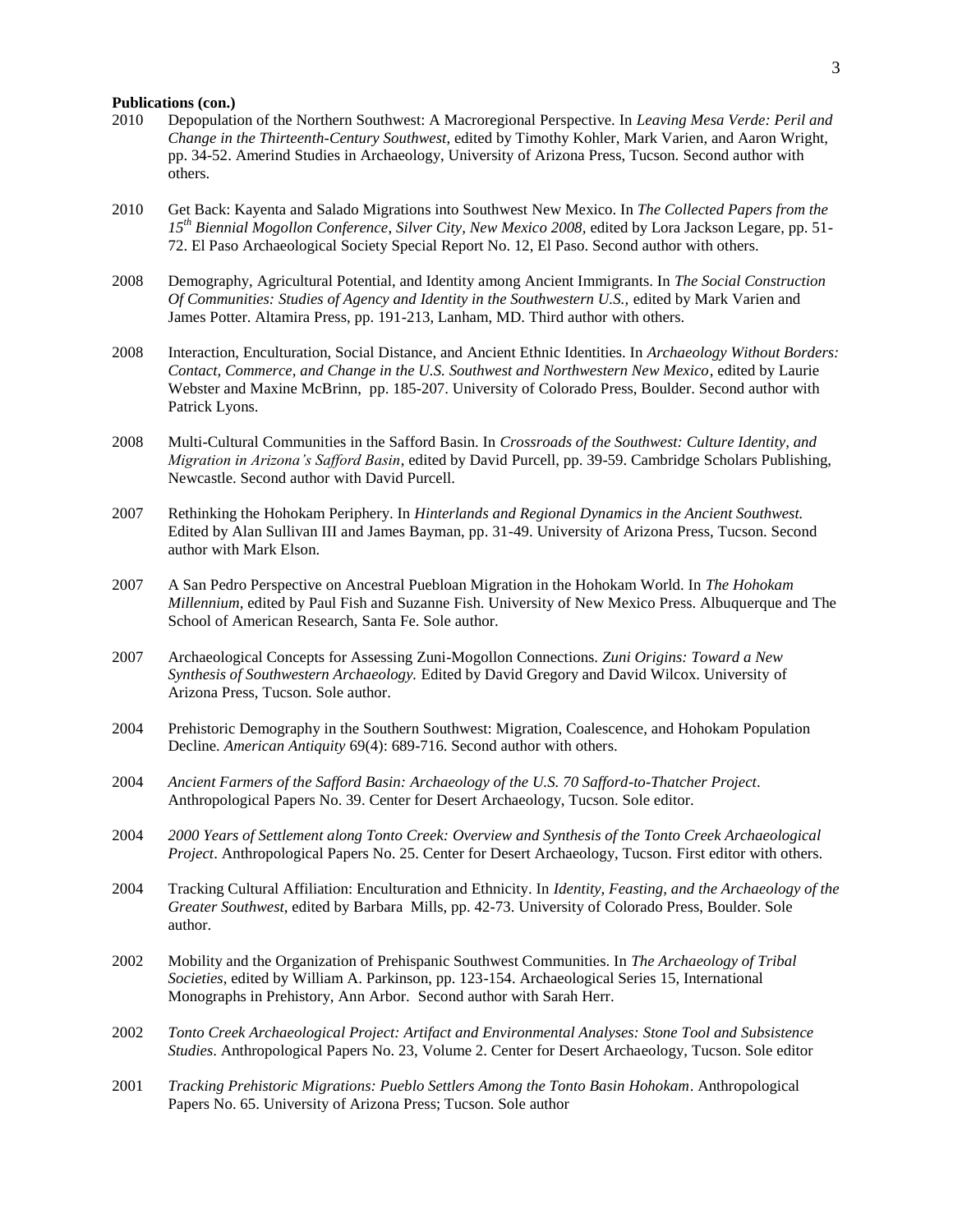#### **Publications (con.)**

- 2001 *Tonto Creek Archaeological Project: Life and Death Along Tonto Creek*. Anthropological Papers Number 24. Center for Desert Archaeology, Tucson. First editor with others.
- 2000 *Archaeological Investigations along Tonto Creek.* Anthropological Papers Number 22, Volumes 1 and 2. Center for Desert Archaeology, Tucson. First editor with others.
- 1998 Social Boundaries and Technical Choices in Tonto Basin Prehistory. In *The Archaeology of Social Boundaries,* edited by Miriam Stark, pp. 208-231. Smithsonian Institution Press. Third author with others.
- 1998 Labor Investment and Organization in Platform Mound Construction: A Case Study from the Tonto Basin of Central Arizona. *Journal of Field Archaeology* 25(3):245-259. Third author with others.
- 1997 Patterns in the Pathways: Early Historic Migrations in the Rio Grande Pueblos. *Kiva* 62(4): 365-389. Second author with Sarah Herr.
- 1997 *Migration and Integration: The Salado in the Tonto Basin*. Ph.D. dissertation, University Microfilm, Ann Arbor.
- 1997 *Archaeological Investigations of Early Village Sites in the Middle Santa Cruz Valley: Descriptions of the Santa Cruz Bend, Square Hearth, Stone Pipe, and Canal Sites,* pp. 229-280*.* Anthropological Papers Number 18. Center for Desert Archaeology, Tucson. Non-primary author with others.
- 1995 Causes and Consequences of Migration in the 13th Century Tonto Basin. *Journal of Anthropological Archaeology* 14(2): 212-246. Second author with others.
- 1995 Domestic Architecture in the Early Classic Period. In *The Roosevelt Community Development Study: New Perspectives on the Tonto Basin*, edited by Mark D. Elson, Miriam T. Stark, and David A. Gregory, pp. 251-305, Anthropological Papers No. 15. Center for Desert Archaeology, Tucson. Sole Author.
- 1995 The Role of Migration in Social Change. In *The Roosevelt Community Development Study: New Perspectives on the Tonto Basin*, edited by Mark D. Elson, Miriam T. Stark, and David A. Gregory, pp. 369-384, Anthropological Papers No. 15. Center for Desert Archaeology, Tucson. Sole Author.
- 1995 Social Boundaries and Cultural Identity in the Tonto Basin. In *The Roosevelt Community Development Study: New Perspectives on the Tonto Basin*, edited by Mark D. Elson, Miriam T. Stark, and David A. Gregory, pp. 343-368, Anthropological Papers No. 15. Center for Desert Archaeology, Tucson. Second author with others.
- 1995 *The Roosevelt Community Development Study: Vol. 1. Stone and Shell Artifacts*. Anthropological Papers No. 14. Center for Desert Archaeology, Tucson. Second editor with Mark Elson.
- 1995 *The Roosevelt Community Development Study: Vol. 3. Paleobotanical and Osteological Analyses*. Anthropological Papers No. 14. Center for Desert Archaeology, Tucson. Second editor with Mark Elson.
- 1994 *The Roosevelt Community Development Study: Vol. 2. Meddler Point, Pyramid Point, and Griffin Wash Sites*. Anthropological Papers No. 13. Center for Desert Archaeology, Tucson. Non-primary author with others.
- 1993 *Early Stages in the Evolution of Mesopotamian Civilization: Soviet Excavations in the Sinjar Plain, Northern Iraq.* University of Arizona Press, Tucson. Second author with Norman Yoffee.
- 1988 The Effect of Firing Temperature on Organic Burnout in Early Ceramic Production. *Journal of Archaeological Science* 15:403-414. Second author with others.

### **Papers and Symposia**

2016 Social Networks and the Scale of the Chaco World. Paper Presented at the 81<sup>st</sup> annual meeting of the Society for American Archaeology, Orlando. Third author with Matthew Peeples and others.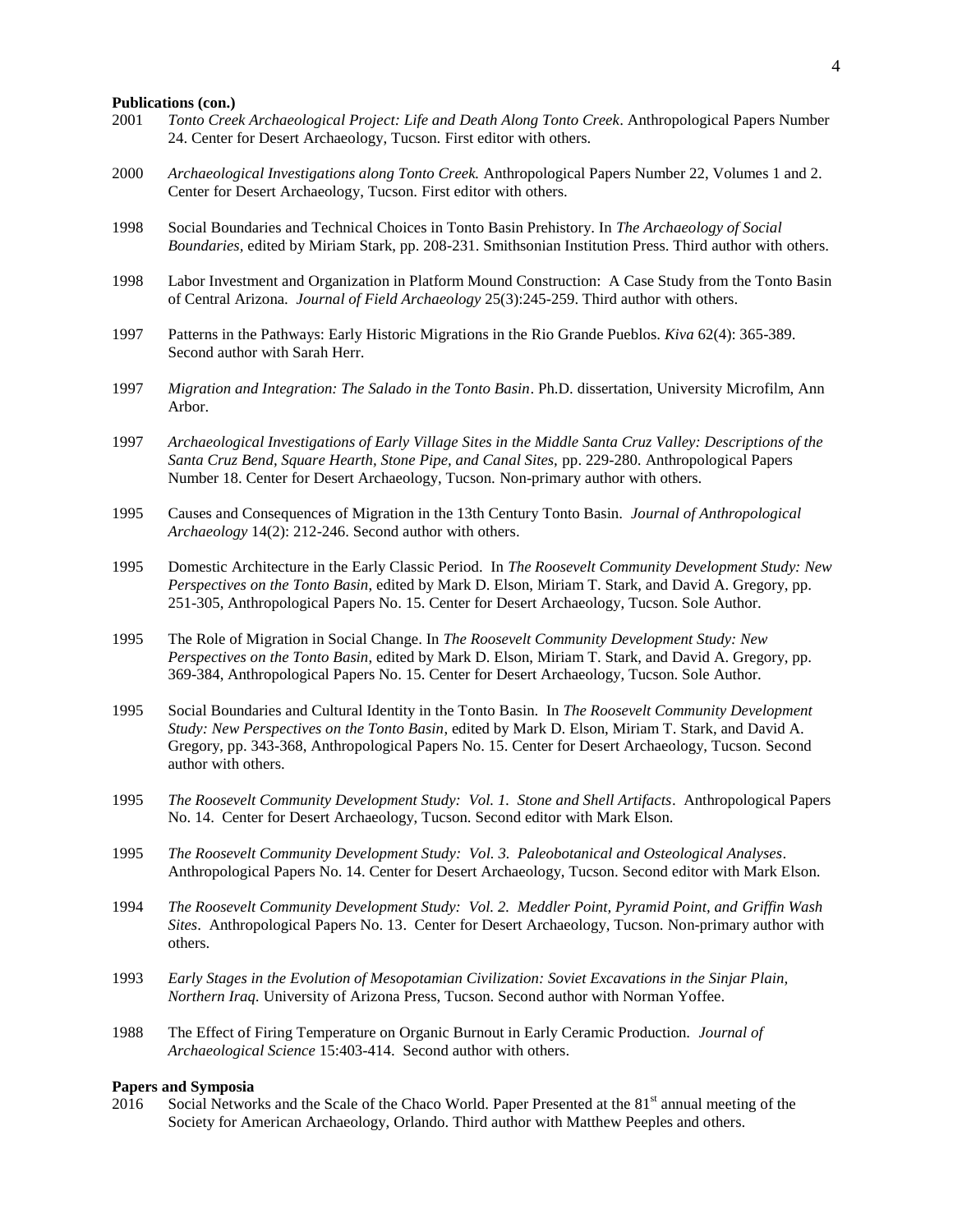# **Papers and Symposia (con.)**

- 2013 Building Houses and Constructing Identities on the Edge of the Hohokam World. Paper Presented at the 78<sup>th</sup> annual meeting of the Society for American Archaeology, Honolulu. First author with Sarah Herr.
- 2013 Preservation Archaeology in the Southern Southwest: Minimizing Impact, Maximizing Results. Paper Presented at the 78<sup>th</sup> annual meeting of the Society for American Archaeology, Honolulu. Second author with Deborah Huntley.
- 2012 Long Distance Obsidian Circulation in the late Pre-Contact Southwest: Deviating from Distance-Decay. Paper Presented at the  $77<sup>th</sup>$  annual meeting of the Society for American Archaeology, Memphis. First author with others.
- 2012 Networking the Past: Applications of Social Network Analysis to Southwestern Archaeology. Session at the  $77<sup>th</sup>$  annual meeting of the Society for American Archaeology, Memphis. Second Organizer with Barbara Mills.
- 2011 Through Volcanic Glass: Measuring the Impact of Ancestral Puebloan Immigration on the Hohokam World. Paper presented at the 76<sup>th</sup> meetings of the Society for American Archaeology, Sacramento, California.
- 2011 New Perspectives on the Hohokam Collapse. Session at the  $76<sup>th</sup>$  meetings of the Society for American Archaeology, Sacramento, California. First organizer with Douglas Craig.
- 2010 The Southwest Social Networks Project: A Mogollon Perspective. Paper presented at the 16<sup>th</sup> Biennial Mogollon Conference, Las Cruces, New Mexico. First author with others.
- 2010 Between Mimbres and Salado: A 13<sup>th</sup>-century Tularosa Phase Settlement in Mule Creek, New Mexico. Paper presented at the 16<sup>th</sup> Biennial Mogollon Conference, Las Cruces, New Mexico. Third author with others.
- 2010 Discussant. In Alliance and Landscape on Perry Mesa in the Fourteen Century. session organized by David Abbott and Katherine Spielmann at the 75th Meeting of the Society for American Archaeology, Saint Louis.
- 2010 The Southwest Social Networks Project: Prehistoric Dynamics in the Southwest U.S. Paper presented at the 75th Meeting of the Society for American Archaeology, Saint Louis. Second author with others.
- 2010 If You Flake It, They Will Come: Obsidian Circulation and Postclassic Occupation in the Mule Creek Region. Paper presented at the 75<sup>th</sup> Meeting of the Society for American Archaeology, Saint Louis. Third author with others.
- 2010 The Hohokam-Piman Continuum Revisited. Paper presented at the  $12<sup>th</sup>$  Biennial Southwest Symposium, Hermosillo, Mexico. Third author with others.
- 2009 Kayenta Diaspora and Salado Meta-Identity in the Southern U.S. Southwest. Paper presented in Hybrid Material Culture: The Archaeology of Syncretism and Ethnogenesis. 26th Annual Visiting Scholar Conference, Southern Illinois University, Carbondale, Illinois. First author with others.
- 2009 A Community of Practice in Diaspora: The Rise and Demise of Roosevelt Red Ware. Paper presented at the 74<sup>th</sup> Annual Meeting of the Society for American Archaeology, Atlanta. Second author with Patrick Lyons.
- 2008 Get Back: Kayenta and Salado Migrations into Southwest New Mexico. Paper presented at the  $15<sup>th</sup>$ Biennial Mogollon Conference, Silver City, New Mexico. Second author with others.
- 2008 Differentiating Chacoan Presence from Chacoan Influence in the Middle San Juan. Paper presented at the 73<sup>rd</sup> Annual Meetings of the Society for American Archaeology, Vancouver, Canada. First Author with Paul Reed.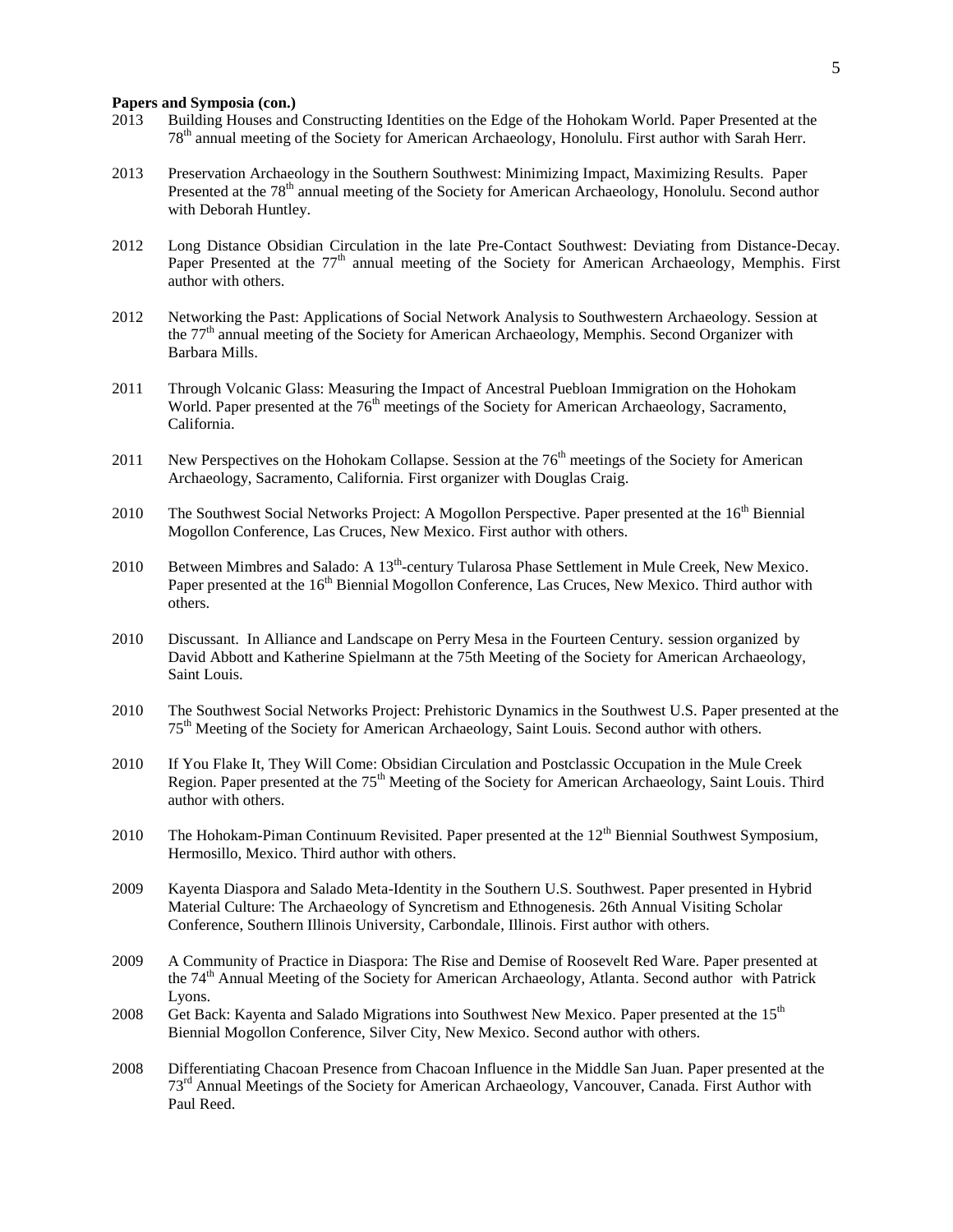# **Papers and Symposia (con.)**

- 2008 Ancestral Pueblo Migrations in the Southern Southwest: Perspectives from Arizona and New Mexico. Paper presented at the  $11<sup>th</sup>$  Biennial Southwest Symposium, Tempe, Arizona. First author with Karl Laumbach.
- 2008 Ancestral Pueblo Migrations in the Southern Southwest: Perspectives from Arizona and New Mexico. Paper presented at the  $11<sup>th</sup>$  Biennial Southwest Symposium, Tempe, Arizona. First author with Karl Laumbach.
- 2008 Irrigation Communities and Communities in Diaspora. Paper presented at the  $11<sup>th</sup>$  Biennial Southwest Symposium, Tempe, Arizona. Third author with others.
- 2007 Permanent and Persistent Places in the Northeast Hohokam Hinterlands. Paper presented at the Amerind Advanced seminar *Foundations of Southwestern Communities: Variation and Change in First Millennium A.D. Pithouse Sites*, November 10-11 2007. Dragoon, Arizona. First author with Patricia Gilman.
- 2007 Ancient Canals of The Safford Basin. Paper presented at the Fall 2007 Arizona Archaeological Council Conference, Phoenix, Arizona. Third author with others.
- 2007 Depopulation of the Northern Southwest: The View from the South and Beyond. Paper presented at the 72<sup>nd</sup> Annual Meetings of the Society for American Archaeology, Austin, Texas. Second author with others.
- 2005 Migration in Archaeology: A Hohokam Perspective. Paper presented at the 104<sup>th</sup> Annual Meetings of the American Anthropological Association. Washington, D.C. Sole author.
- 2005 Migration and Anthropology: New Perspectives for a New Millennium. Session at the  $104<sup>th</sup>$  Annual Meetings of the American Anthropological Association. Washington, D.C. Second co-organizer with Graciela Cabana.
- 2005 Irrigation and Migration: Bits and Pieces of Safford Basin Archaeology. Paper Presented at the Fall 2005 Arizona Archaeological Council Conference, Safford Arizona. Sole Author.
- 2005 Persistent Pithouse Places on the Northeast Hohokam "Periphery." Paper presented at the 70<sup>th</sup> Annual Meetings of the Society for American Archaeology, Salt Lake City, UtahSole author.
- 2004 Faint Traces of Past Places: Archaeology of High Mobility Groups in the Ancient Southwest. Fall 2004 Arizona Archaeological Council Conference, Tucson Arizona. Sole organizer.
- 2004 Migration and Shifting Identities in the Lower San Pedro Valley, Southeast Arizona. Paper presented at the 69<sup>th</sup> Annual Meetings of the Society for American Archaeology. Sole author.
- 2004 Migration, Coalescence, and Demographic Decline in the Lower San Pedro Valley and Safford Basin. Amerind Foundation Advanced Seminar: *Hohokam Trajectories in World Perspective* January 27 - February 1, 2004. Sole author with others.
- 2004 Interaction, Enculturation, Social Distance, and Ancient Ethnic Identities. Paper presented at the 9<sup>th</sup> Biennial Southwest Symposium, Casas Grandes, Mexico. Second author with Patrick Lyons.
- 2003 The Center for Desert Archaeology's Heritage Fund Grant. Paper Presented at the Fall 2003 Arizona Archaeological Council Conference, Flagstaff, Arizona. Sole author.
- 2003 The Road Not Built: Highway Salvage in the Lower San Pedro Valley. Paper Presented at the Spring 2003 Arizona Archaeological Council Conference, Phoenix, Arizona. First author with James Vint.
- 2003 New Faces and New Places: Contrasting: Two Post-migration Contexts in the American Southwest. Paper presented in the symposium on "Culture, Memory, and the Movement of People" at the 68<sup>th</sup> annual meeting of the Society for American Archaeology, Milwaukee, Wisconsin. First author with Sarah Herr.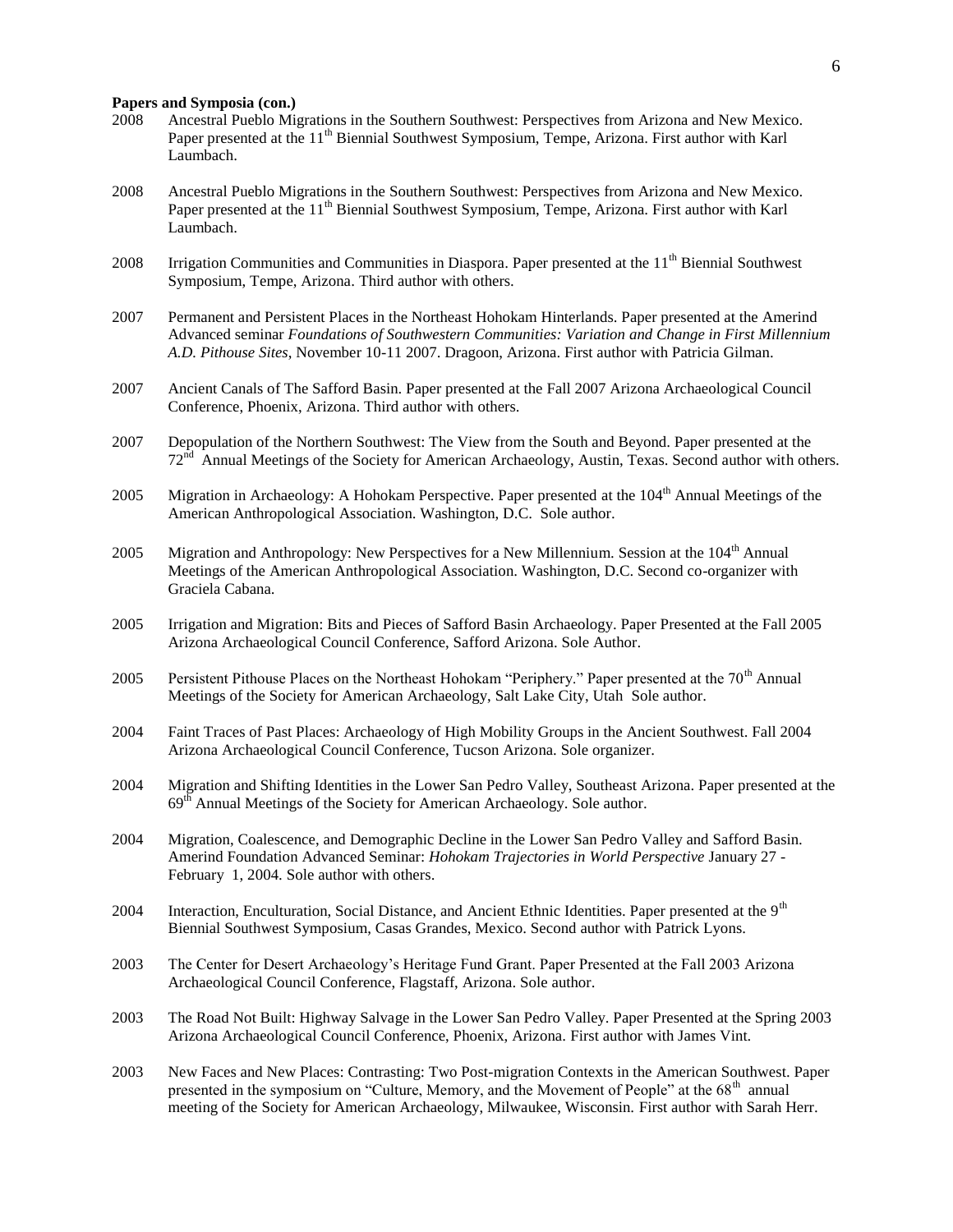# **Papers and Symposia (con.)**

- 2002 "Mogollon" Migrations into Southeastern Arizona. Paper presented at the 12<sup>th</sup> Mogollon Conference. October 18<sup>th</sup> and 19<sup>th</sup>, Las Cruces, New Mexico. First author with Stacey Lengyel.
- 2002 Enculturation, Ethnicity, and Migration in the Classic period Southwest. Paper Presented at the  $8<sup>th</sup>$  Biennial Southwest Symposium, Tucson, Arizona. Sole Author.
- 2001 Revisiting Classic Period Migrations in the American Southwest. Paper Presented at the  $66<sup>th</sup>$  Annual Meeting of the Society for American Archaeology, New Orleans. Sole author.
- 2000 Migration. Paper presented at the 65<sup>th</sup> Annual Meeting of the Society for American Archaeology, Philadelphia. Sole author.
- 1999 Cultural Resource Management and Burials: Discovery, Recovery, and Avoidance. Paper presented at the Spring 1999 Arizona Archaeological Council Conference, Tempe, Arizona. Sole author.
- 1999 Tracking Puebloan Migrations into Southeastern Arizona. Paper Presented at the 64th Annual Meetings of the Society for American Archaeology, Chicago, Illinois. Sole author.
- 1998 A Tonto Basin Perspective on Prehistoric Communities, Session organizer at the 63rd Annual Meeting of the Society for American Archaeology, Seattle, Washington.
- 1998 Domestic Architecture as Cultural Footprint: Continuity and Change in Tonto Basin Household Composition. Paper presented at the 63rd Annual Meeting of the Society for American Archaeology, Seattle, Washington. Sole author.
- 1997 A House Divided. Paper presented at the 62nd Annual Meeting of the Society for American Archaeology, Nashville, Tennessee. Sole Author.
- 1996 Causes and Consequences of Historic Migrations in the Puebloan Southwest. Paper Presented at the 61st Annual Meeting of the Society for American Archaeology, New Orleans, Louisiana. second author with Sarah A. Herr.
- 1995 Tossed Salado: Early Classic Period Migrations into the Tonto Basin. Paper Presented at the Fall 1995 Arizona Archaeological Council Conference, Flagstaff Arizona. First author with Mark Elson.
- 1995 Social Boundaries and Technical Choices in Tonto Basin Prehistory. Paper presented at the 60th Annual Meeting of the Society for American Archaeology, Minneapolis, Minnesota. Second author with others.
- 1994 The Meddler Point Platform Mound Complex: Demographic and Social Considerations. Paper presented at the 59th Annual Meeting of the Society for American Archaeology, Anaheim, California. Second author with Douglas Craig.
- 1993 Labor and Organizational Considerations in Platform Mound Construction: A Case Study from the Tonto Basin of Central Arizona. Paper presented at the 58th Annual Meeting of the Society for American Archaeology, St. Louis. Second author with others.

#### **Committees**

Present Stacy Ryan, M.A. Committee, Anthropology, University of Arizona

- 2016 Lewis Borck, Ph.D. Committee, Anthropology, University of Arizona
- 2005 Anna Neuzil, Ph.D. Committee, Anthropology, University of Arizona
- 2005 Sarah Luchetta, M. A. Committee, Anthropology, University of Arizona
- 2001 Anna Neuzil M.A. Committee, Anthropology University of Arizona